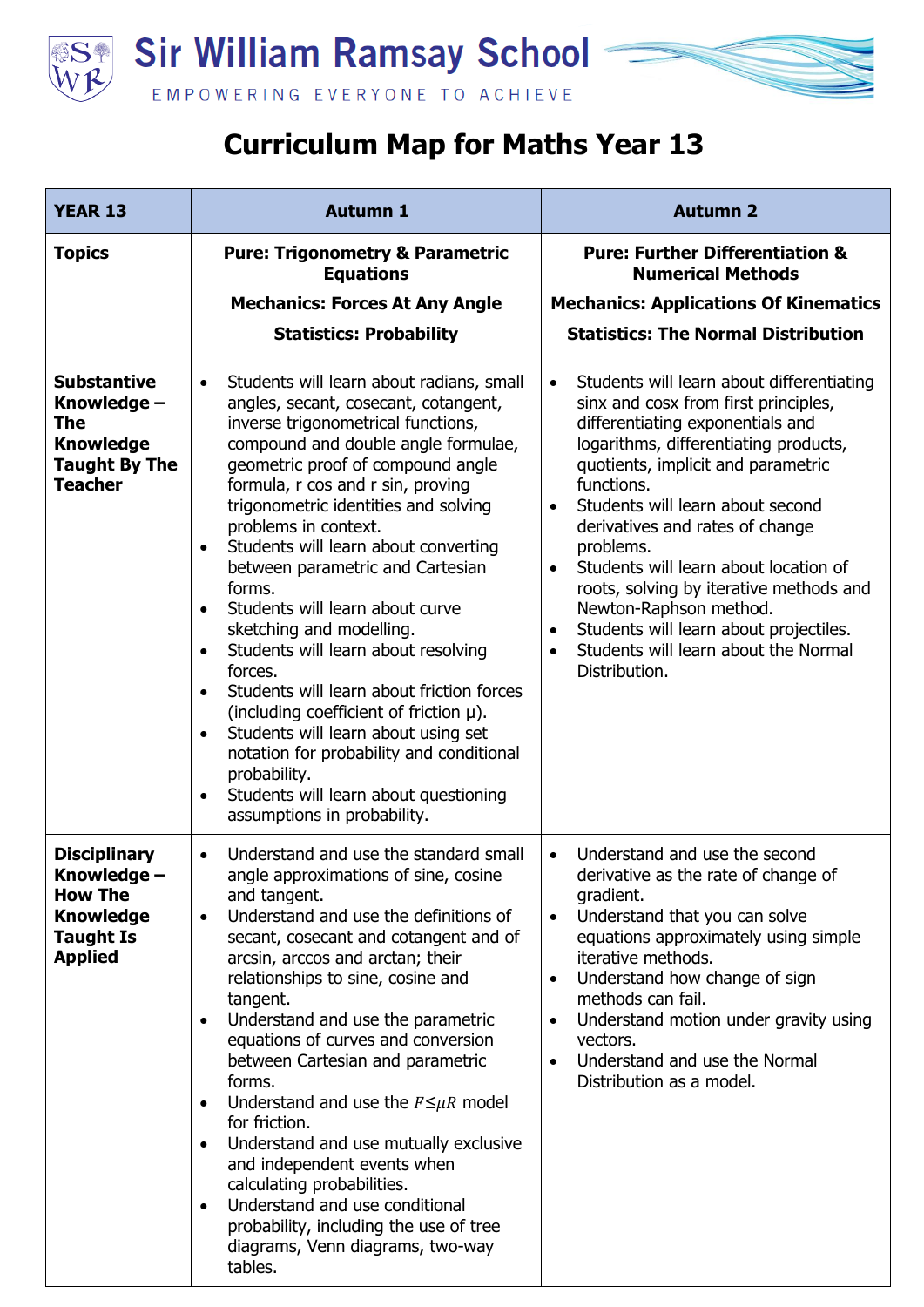| <b>Skills</b>                            | Use expressions for $a\cos\theta + b\sin\theta$ in the<br>equivalent forms of $R\cos(\theta \pm \alpha)$ or<br>$R\sin(\theta \pm \alpha)$ .<br>Use double angle formulae; use of<br>$\bullet$<br>formulae for $sin(A \pm B)$ , $cos(A \pm B)$ and<br>$tan(A \pm B)$ ; understand geometrical<br>proofs of these formulae.<br>Use the definitions of secant, cosecant<br>and cotangent and of arcsin, arccos and<br>arctan; their relationships to sine,<br>cosine and tangent; understanding of<br>their graphs; their ranges and domains.<br>Construct proofs involving trigonometric<br>$\bullet$<br>functions and identities.<br>Use trigonometric functions to solve<br>$\bullet$<br>problems in context, including problems<br>involving vectors, kinematics and<br>forces.<br>Use parametric equations in modelling<br>in a variety of contexts.<br>Use coefficient of friction; motion of a<br>body on a rough surface; limiting<br>friction and limiting equilibrium.<br>Resolving forces in 2 dimensions.<br>Problems may be set where forces need<br>to be resolved.<br>Modelling with probability, including<br>critiquing assumptions made and the<br>likely effect of more realistic<br>assumptions. | Differentiation from first principles for<br>$\bullet$<br>$\sin x$ and $\cos x$ .<br>Differentiate $e^{kx}$ , $a^{kx}$ , sin $kx$ , cos $kx$ ,<br>$\bullet$<br>$tankx$ and related sums, differences and<br>constant multiples. Understand and use<br>the derivative of $\ln x$ .<br>Differentiate using the product rule, the<br>quotient rule and the chain rule,<br>including problems involving connected<br>rates of change and inverse functions.<br>Differentiate simple functions and<br>$\bullet$<br>relations defined implicitly or<br>parametrically, for first derivative only.<br>Construct simple differential equations<br>$\bullet$<br>in pure mathematics and in context,<br>(contexts may include kinematics,<br>population growth and modelling the<br>relationship between price and<br>demand).<br>Solve equations using the Newton-<br>Raphson method and other recurrence<br>relations of the form $xn+1=g(x_n)$ .<br>Use numerical methods to solve<br>$\bullet$<br>problems in context.<br>Model motion under gravity in a vertical<br>$\bullet$<br>plane using vectors; projectiles.<br>Find probabilities using the Normal<br>$\bullet$<br>distribution.<br>Link to histograms, mean, standard<br>$\bullet$<br>deviation, points of inflection and the<br>binomial distribution.<br>Conduct a statistical hypothesis test for<br>$\bullet$<br>the mean of the Normal distribution<br>with known, given or assumed variance<br>and interpret the results in context. |
|------------------------------------------|-------------------------------------------------------------------------------------------------------------------------------------------------------------------------------------------------------------------------------------------------------------------------------------------------------------------------------------------------------------------------------------------------------------------------------------------------------------------------------------------------------------------------------------------------------------------------------------------------------------------------------------------------------------------------------------------------------------------------------------------------------------------------------------------------------------------------------------------------------------------------------------------------------------------------------------------------------------------------------------------------------------------------------------------------------------------------------------------------------------------------------------------------------------------------------------------------------------------|------------------------------------------------------------------------------------------------------------------------------------------------------------------------------------------------------------------------------------------------------------------------------------------------------------------------------------------------------------------------------------------------------------------------------------------------------------------------------------------------------------------------------------------------------------------------------------------------------------------------------------------------------------------------------------------------------------------------------------------------------------------------------------------------------------------------------------------------------------------------------------------------------------------------------------------------------------------------------------------------------------------------------------------------------------------------------------------------------------------------------------------------------------------------------------------------------------------------------------------------------------------------------------------------------------------------------------------------------------------------------------------------------------------------------------------------------------------------------------------------|
| <b>Links To Prior</b><br><b>Learning</b> | In Year 13, the knowledge, concepts<br>and skills taught in Year 12 are added<br>to, built upon and linked together.                                                                                                                                                                                                                                                                                                                                                                                                                                                                                                                                                                                                                                                                                                                                                                                                                                                                                                                                                                                                                                                                                              | In Year 13, the knowledge, concepts<br>$\bullet$<br>and skills taught in Year 12 are added<br>to, built upon and linked together.                                                                                                                                                                                                                                                                                                                                                                                                                                                                                                                                                                                                                                                                                                                                                                                                                                                                                                                                                                                                                                                                                                                                                                                                                                                                                                                                                              |
| Literacy/<br><b>Numeracy</b>             | Language of trigonometry, cartesian<br>and parametric form, probability and<br>forces.                                                                                                                                                                                                                                                                                                                                                                                                                                                                                                                                                                                                                                                                                                                                                                                                                                                                                                                                                                                                                                                                                                                            | Language of calculus, statistical<br>$\bullet$<br>distributions and kinematics.                                                                                                                                                                                                                                                                                                                                                                                                                                                                                                                                                                                                                                                                                                                                                                                                                                                                                                                                                                                                                                                                                                                                                                                                                                                                                                                                                                                                                |
| <b>Cross</b><br><b>Curricular</b>        | Links to Science, Technology and<br>$\bullet$<br>Psychology.<br>Link to statistics and kinematics in real<br>life and kinematics.                                                                                                                                                                                                                                                                                                                                                                                                                                                                                                                                                                                                                                                                                                                                                                                                                                                                                                                                                                                                                                                                                 | Links to Science, Technology,<br>$\bullet$<br>Geography and Psychology.<br>Link to statistics and kinematics in real<br>$\bullet$<br>life and kinematics.                                                                                                                                                                                                                                                                                                                                                                                                                                                                                                                                                                                                                                                                                                                                                                                                                                                                                                                                                                                                                                                                                                                                                                                                                                                                                                                                      |
| <b>Assessment</b>                        | Learning checks throughout with low<br>$\bullet$<br>stakes questioning and starters.<br>Summative assessment at the end of<br>$\bullet$<br>topic.                                                                                                                                                                                                                                                                                                                                                                                                                                                                                                                                                                                                                                                                                                                                                                                                                                                                                                                                                                                                                                                                 | Learning checks throughout with low<br>$\bullet$<br>stakes questioning and starters.<br>Summative assessment at the end of<br>٠<br>topic.                                                                                                                                                                                                                                                                                                                                                                                                                                                                                                                                                                                                                                                                                                                                                                                                                                                                                                                                                                                                                                                                                                                                                                                                                                                                                                                                                      |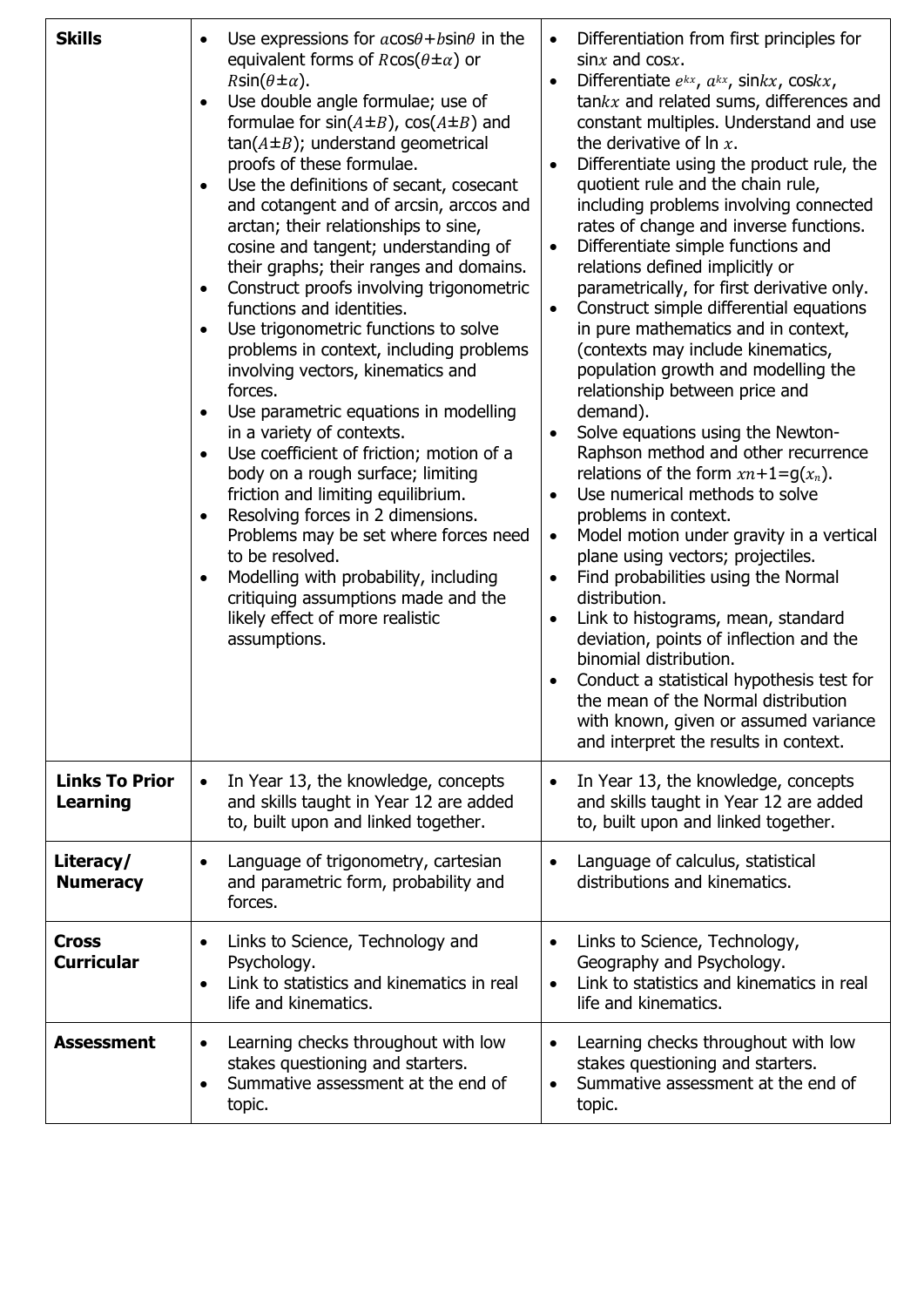| <b>YEAR 13</b>                                                                                                 | <b>Spring 1</b>                                                                                                                                                                                                                                                                                                                                                                                                                                                                                                                                                                                                                                                                                                                                                                                                                                                                                                                                                             | <b>Spring 2</b><br>& Summer 1                                                                                                                                                                                                                                                                                                                                                                                                                                                                                                                                                                                                                                                                                                                                                        |
|----------------------------------------------------------------------------------------------------------------|-----------------------------------------------------------------------------------------------------------------------------------------------------------------------------------------------------------------------------------------------------------------------------------------------------------------------------------------------------------------------------------------------------------------------------------------------------------------------------------------------------------------------------------------------------------------------------------------------------------------------------------------------------------------------------------------------------------------------------------------------------------------------------------------------------------------------------------------------------------------------------------------------------------------------------------------------------------------------------|--------------------------------------------------------------------------------------------------------------------------------------------------------------------------------------------------------------------------------------------------------------------------------------------------------------------------------------------------------------------------------------------------------------------------------------------------------------------------------------------------------------------------------------------------------------------------------------------------------------------------------------------------------------------------------------------------------------------------------------------------------------------------------------|
| <b>Topics</b>                                                                                                  | <b>Pure: Integration 1 &amp; 2</b><br><b>Mechanics: Applications Of Forces</b><br><b>Statistics: The Normal Distribution</b>                                                                                                                                                                                                                                                                                                                                                                                                                                                                                                                                                                                                                                                                                                                                                                                                                                                | <b>Pure: Vectors - 3D</b><br><b>Mechanics: Further Kinematics</b><br><b>Statistics: The Normal Distribution</b>                                                                                                                                                                                                                                                                                                                                                                                                                                                                                                                                                                                                                                                                      |
| <b>Substantive</b><br>Knowledge -<br><b>The</b><br><b>Knowledge</b><br><b>Taught By The</b><br><b>Teacher</b>  | Students will learn about integrating $x^n$<br>$\bullet$<br>(including when $n = -1$ ), exponentials,<br>trigonometric and parametrically<br>defined functions.<br>Students will learn about using the<br>$\bullet$<br>reverse of differentiation and using<br>trigonometric identities to manipulate<br>integrals.<br>Students will learn about integration by<br>$\bullet$<br>substitution, integration by parts.<br>Students will learn about use of partial<br>$\bullet$<br>fractions, areas under graphs,<br>trapezium rule and differential<br>equations.<br>Students will learn about equilibrium<br>$\bullet$<br>and statics of a particle (including<br>ladder problems).<br>Students will learn about dynamics of a<br>$\bullet$<br>particle.<br>Students will learn about the Normal<br>$\bullet$<br>Distribution as an approximation to the<br><b>Binomial Distribution.</b><br>Students will learn how to select the<br>$\bullet$<br>appropriate distribution. | Students will learn about vectors in<br>$\bullet$<br>three dimensions; students will learn<br>about column vectors and i, j and k unit<br>vectors.<br>Students will learn about constant<br>$\bullet$<br>acceleration (equations of motion in 2D;<br>the i, j system).<br>Students will learn about variable<br>$\bullet$<br>acceleration (use of calculus and finding<br>vectors $\dot{r}$ and $\ddot{r}$ at a given time).<br>Students will learn about statistical<br>$\bullet$<br>hypothesis testing for the mean of the<br>Normal Distribution.                                                                                                                                                                                                                                 |
| <b>Disciplinary</b><br>Knowledge -<br><b>How The</b><br><b>Knowledge</b><br><b>Taught Is</b><br><b>Applied</b> | Understand and use trigonometric<br>$\bullet$<br>identities to integrate.<br>Understand and use integration as the<br>$\bullet$<br>limit of a sum.<br>Understand Newton's Laws.<br>$\bullet$<br>Understand and use the Normal<br>$\bullet$<br>distribution as a model.                                                                                                                                                                                                                                                                                                                                                                                                                                                                                                                                                                                                                                                                                                      | Understand vectors are used in 3D.<br>$\bullet$<br>Understand that calculus is used in<br>kinematics for variable acceleration.<br>Understand and use the Normal<br>$\bullet$<br>Distribution as a model.                                                                                                                                                                                                                                                                                                                                                                                                                                                                                                                                                                            |
| <b>Skills</b>                                                                                                  | Integrate $x^n$ , (including $1/x$ ) and<br>$\bullet$<br>integrate $e^{kx}$ , sin $kx$ , cos $kx$ and related<br>sums, differences and constant<br>multiples.<br>Use a definite integral to find the area<br>$\bullet$<br>under a curve and the area between<br>two curves.<br>Area under the curve to include finding<br>$\bullet$<br>area under the curve defined<br>parametrically.<br>Carry out simple cases of integration by<br>$\bullet$<br>substitution and integration by parts;<br>understand these methods as the<br>inverse processes of the chain and<br>product rules respectively.<br>Use Newton's Second Law for motion in<br>$\bullet$<br>a straight line.<br>Use Newton's Third Law; equilibrium of<br>$\bullet$<br>forces on a particle and motion in a                                                                                                                                                                                                  | Use vectors in three dimensions.<br>$\bullet$<br>Knowledge of column vectors and i, j<br>$\bullet$<br>and k unit vectors in three dimensions.<br>Extend the constant acceleration<br>$\bullet$<br>formulae of motion to 2 dimensions<br>using vectors.<br>Use calculus in kinematics for (variable<br>$\bullet$<br>acceleration) motion in a straight line.<br>Extend to 2 dimensions using vectors.<br>Find probabilities using the Normal<br>$\bullet$<br>Distribution.<br>Select an appropriate probability<br>$\bullet$<br>distribution for a context, with<br>appropriate reasoning, including<br>recognising when the binomial or the<br>Normal model may not be appropriate.<br>Conduct a statistical hypothesis test for<br>$\bullet$<br>the mean of the Normal Distribution |